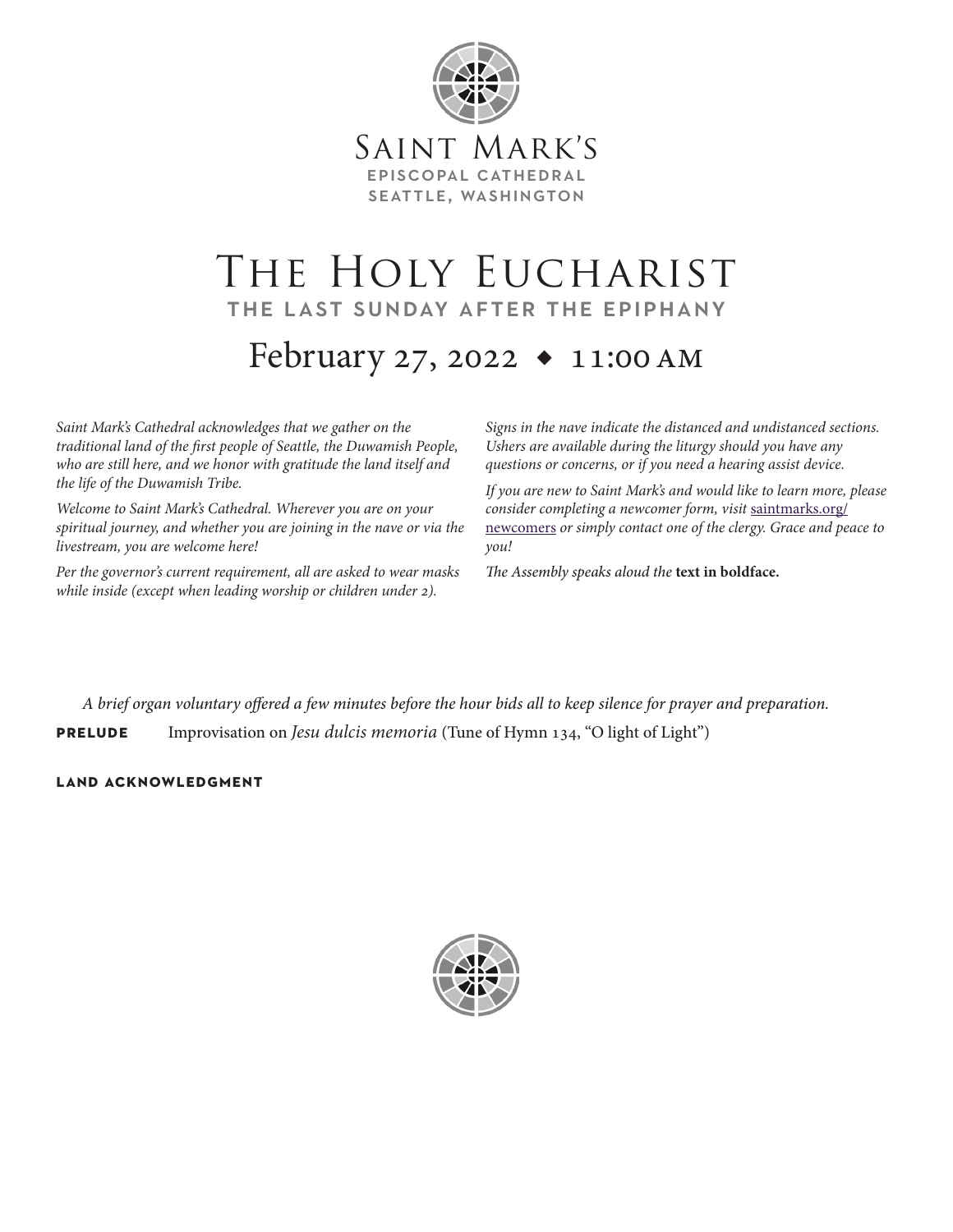## THE ENTRANCE RITE

*All stand, as able.*

**opening hymn** *Songs of thankfulness and praise*



**opening acclamation** *The Book of Common Prayer,* p. 355

Blessed be God: Father, Son, and Holy Spirit. **And blessed be God's kingdom, now and for ever. Amen.**

#### **collect for purity**

ALMIGHTY GOD, to you all hearts are open, all desires known, and from you no secrets are hid: Cleanse<br>the thoughts of our hearts by the inspiration of your Holy Spirit, that we may perfectly love you, and worthily magnify your holy Name; through Christ our Lord. **Amen.**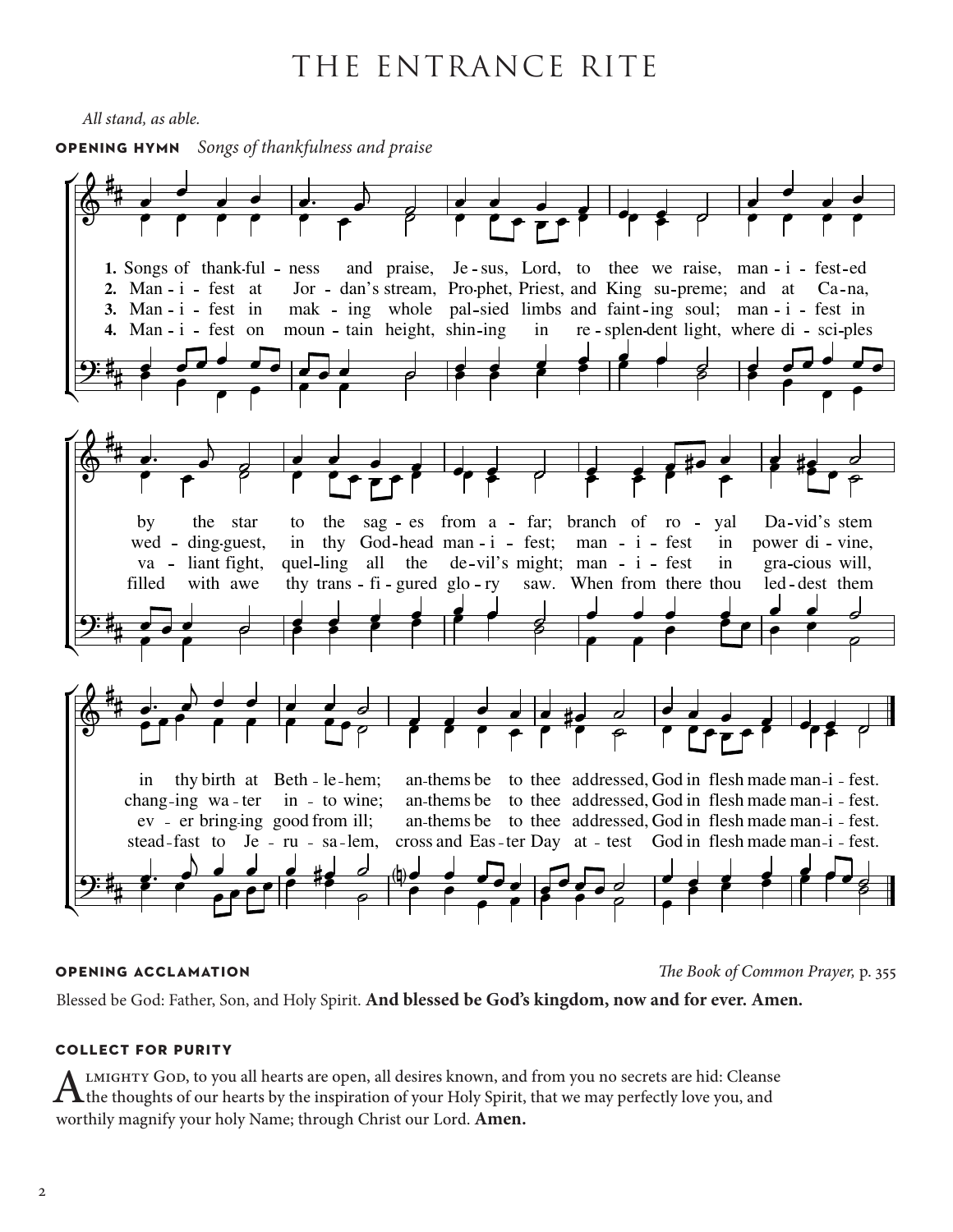

*The Hymnal 1982* #s-278, by permission of Oxford University Press.

#### **collect of the day** *Last Sunday after the Epiphany The Book of Common Prayer,* p. 217

The Lord be with you. **And also with you.** Let us pray.

GOD, who before the passion of your only begotten Son revealed his glory upon the holy mountain: Grant to us that we, beholding by faith the light of his countenance, may be strengthened to bear our cross, and be changed into his likeness from glory to glory; through Jesus Christ our Lord, who lives and reigns with you and the Holy Spirit, one God, for ever and ever. **Amen.**

*Please be seated for the readings.*

## THE LITURGY OF THE WORD

### **reading** *Exodus 34:29-35*

OSES came down from Mount Sinai. As he came down from the mountain with the two tablets of the covenant in his hand, Moses did not know that the skin of his face shone because he had been talking with God. When Aaron and all the Israelites saw Moses, the skin of his face was shining, and they were afraid to come near him. But Moses called to them; and Aaron and all the leaders of the congregation returned to him, and Moses spoke with them. Afterward all the Israelites came near, and he gave them in commandment all that the Lord had spoken with him on Mount Sinai. When Moses had finished speaking with them, he put a veil

on his face; but whenever Moses went in before the Lord to speak with him, he would take the veil off, until he came out; and when he came out, and told the Israelites what he had been commanded, the Israelites would see the face of Moses, that the skin of his face was shining; and Moses would put the veil on his face again, until he went in to speak with him.

Hear what the Spirit is saying to God's people. **Thanks be to God.**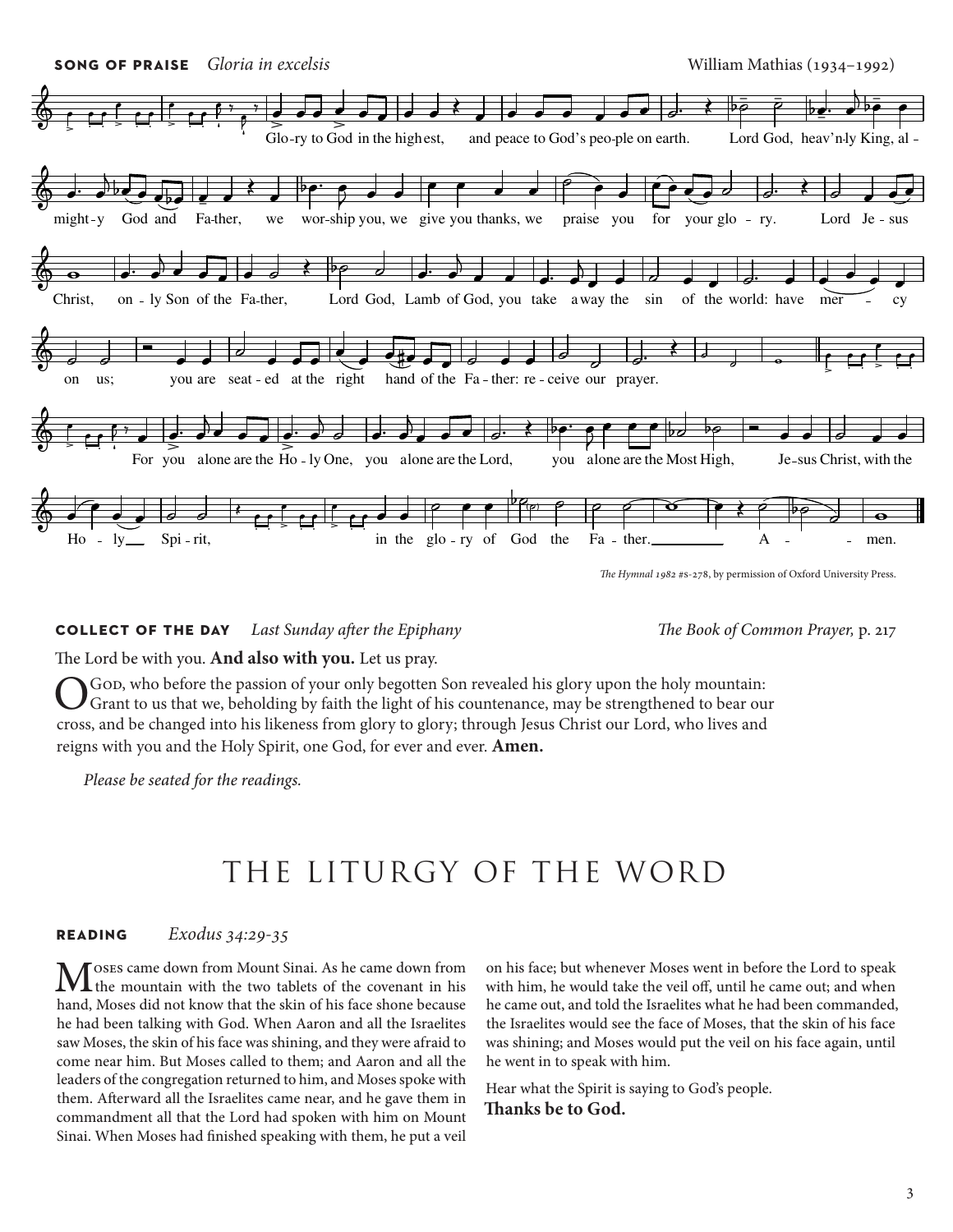THE LORD is King;<br>let the people tremble; \* he is enthroned upon the cherubim; let the earth shake.

The Lorp is great in Zion;  $*$ he is high above all peoples.

Let them confess his Name, which is great and awesome; \* he is the Holy One.

"O mighty King, lover of justice, you have established equity; \* you have executed justice and righteousness in Jacob."

Proclaim the greatness of the LORD our God and fall down before his footstool; \*

he is the Holy One.

#### **reading** *2 Corinthians 3:12-4:2*

SINCE, then, we have such a hope, we act with great boldness, not like Moses, who put a veil over his face to keep the people of Israel from gazing at the end of the glory that was being set aside. But their minds were hardened. Indeed, to this very day, when they hear the reading of the old covenant, that same veil is still there, since only in Christ is it set aside. Indeed, to this very day whenever Moses is read, a veil lies over their minds; but when one turns to the Lord, the veil is removed. Now the Lord is the Spirit, and where the Spirit of the Lord is, there is freedom. And all of us, with unveiled faces, seeing the glory of the Lord as though reflected in a mirror, are being transformed into the same image

Moses and Aaron among his priests, and Samuel among those who call upon his Name, \*

they called upon the LORD, and he answered them.

He spoke to them out of the pillar of cloud; \* they kept his testimonies and the decree that he gave them.

O Lord our God, you answered them indeed; \* you were a God who forgave them, yet punished them for their evil deeds.

Proclaim the greatness of the LORD our God and worship him upon his holy hill; \* for the Lord our God is the Holy One.

from one degree of glory to another; for this comes from the Lord, the Spirit.

Therefore, since it is by God's mercy that we are engaged in this ministry, we do not lose heart. We have renounced the shameful things that one hides; we refuse to practice cunning or to falsify God's word; but by the open statement of the truth we commend ourselves to the conscience of everyone in the sight of God.

Hear what the Spirit is saying to God's people. **Thanks be to God.**

*All stand, as able.* 

**hymn 129** Christ upon the mountain peak ◆ The Hymnal 1982 tune: *Mowsley* tune: *Mowsley* 

### **the holy gospel** *Luke 9:28-36*

The Holy Gospel of our Lord Jesus Christ according to Luke. **Glory to you, Lord Christ.**

**J** Esus took with him Peter and John and James, and went up on the mountain to pray. And while he was praying, the appearance of esus took with him Peter and John and James, and went up on the his face changed, and his clothes became dazzling white. Suddenly they saw two men, Moses and Elijah, talking to him. They appeared in glory and were speaking of his departure, which he was about to accomplish at Jerusalem. Now Peter and his companions were weighed down with sleep; but since they had stayed awake, they saw his glory and the two men who stood with him. Just as they were leaving him, Peter said to Jesus, "Master, it is good for us to be here;

let us make three dwellings, one for you, one for Moses, and one for Elijah"—not knowing what he said. While he was saying this, a cloud came and overshadowed them; and they were terrified as they entered the cloud. Then from the cloud came a voice that said, "This is my Son, my Chosen; listen to him!" When the voice had spoken, Jesus was found alone. And they kept silent and in those days told no one any of the things they had seen.

The Gospel of the Lord. **Praise to you, Lord Christ.**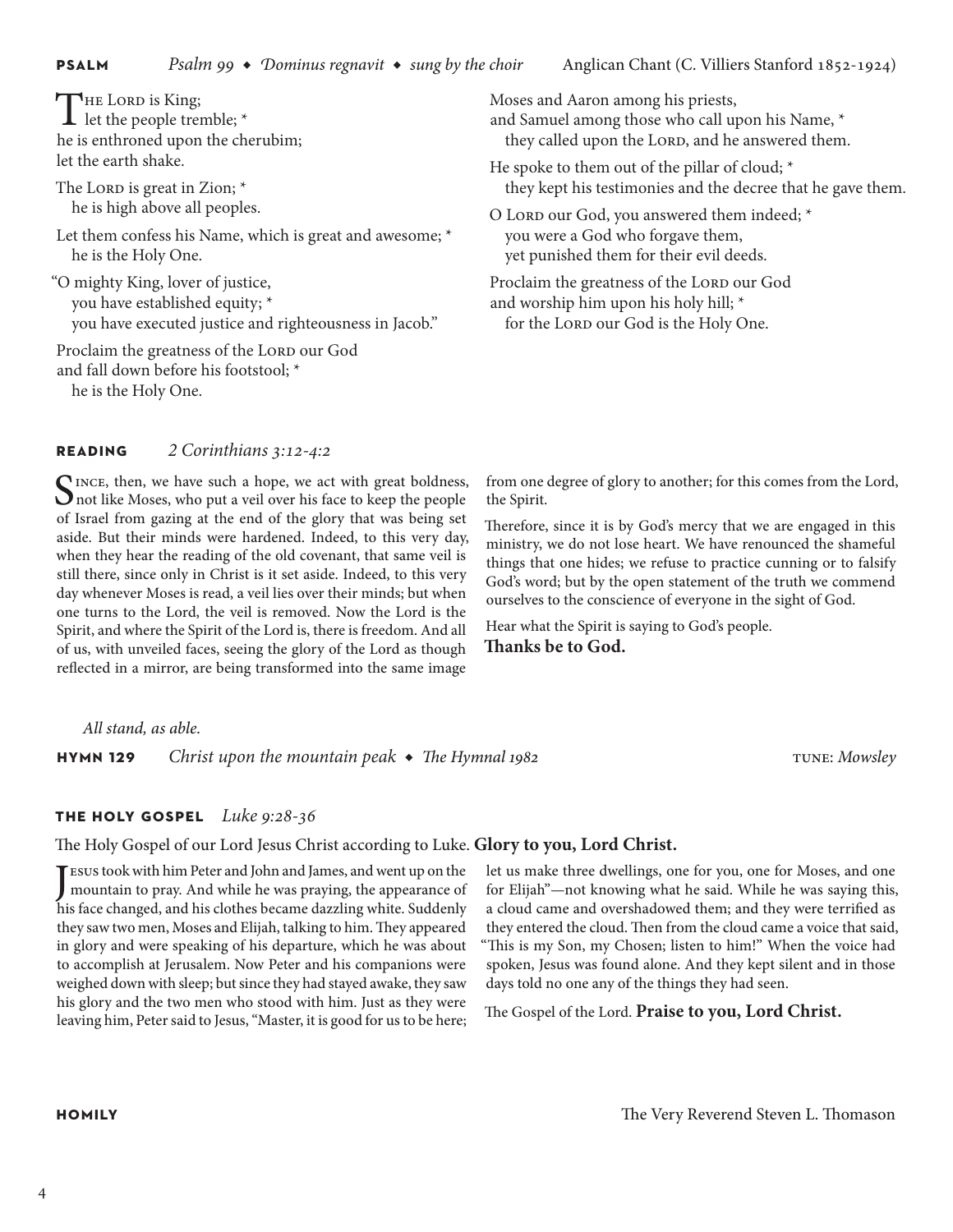- **We believe in one God, the Father, the Almighty, Maker of heaven and earth, of all that is, seen and unseen.**
- **We believe in one Lord, Jesus Christ, the only Son of God, eternally begotten of the Father, God from God, Light from Light, true God from true God, begotten, not made, of one Being with the Father. Through him all things were made. For us and for our salvation he came down from heaven: by the power of the Holy Spirit he became incarnate from the Virgin Mary; and was made man. For our sake he was crucified under Pontius Pilate; he suffered death and was buried. On the third day**

### **prayers of the people**

*After each petition:*

God, in your mercy, **hear our prayer.**

*The Presider concludes the prayers with a collect; all respond:* **Amen.**

Let us confess our sins against God and our neighbor.

*Silence is kept. You are invited to stand or kneel for the confession.*

Most merciful God, **we confess that we have sinned against you in thought, word, and deed, by what we have done, and by what we have left undone. We have not loved you with our whole heart; we have not loved our neighbors as ourselves. We are truly sorry and we humbly repent. For the sake of your Son Jesus Christ, have mercy on us and forgive us; that we may delight in your will, and walk in your ways, to the glory of your Name. Amen.**

*The Presider pronounces God's forgiveness of our sins. All respond:* **Amen.**

#### **the peace**

The peace of the Lord be always with you. **And also with you.**

*All exchange a sign of peace, respecting others' desires for distance to be maintained.* 

# THE LITURGY OF THE TABLE

### **offertory**

*An offering of money is received. Everyone participating in Saint Mark's Cathedral's worship at this time in any way is invited to make an offering as an expression of gratitude for God's generosity. Together, our gifts make possible this community of welcome, reconciliation and service. All worshipping in person are invited to place their offering in baskets as they are passed through through the rows.* 

Links to donate to Saint Mark's online are located on the livestream page. Visit [saintmarks.org/give,](http://saintmarks.org/give) *or use the Venmo mobile app* (*@SaintMarksCathedralSeattle, or scan the code at right*)*, or visit this link on your mobile device:* <https://venmo.com/saintmarkscathedralseattle>*. If Venmo asks you for a four-digit code, enter 2076.*

*You may also mail your gift to the cathedral:* 1245 10th Ave. E, Seattle,WA 98102.

### **the nicene creed** *The Book of Common Prayer,* p. 358

**he rose again in accordance with the scriptures; he ascended into heaven and is seated at the right hand of the Father. He will come again in glory to judge the living and the dead, and his kingdom will have no end.**

**We believe in the Holy Spirit, the Lord, the giver of life, who proceeds from the Father and the Son. With the Father and the Son he is worshiped and glorified. He has spoken through the Prophets. We believe in one holy catholic and apostolic Church. We acknowledge one baptism for the forgiveness of sins. We look for the resurrection of the dead, and the life of the world to come. Amen.**

**confession & absolution** *The Book of Common Prayer,* p. 359

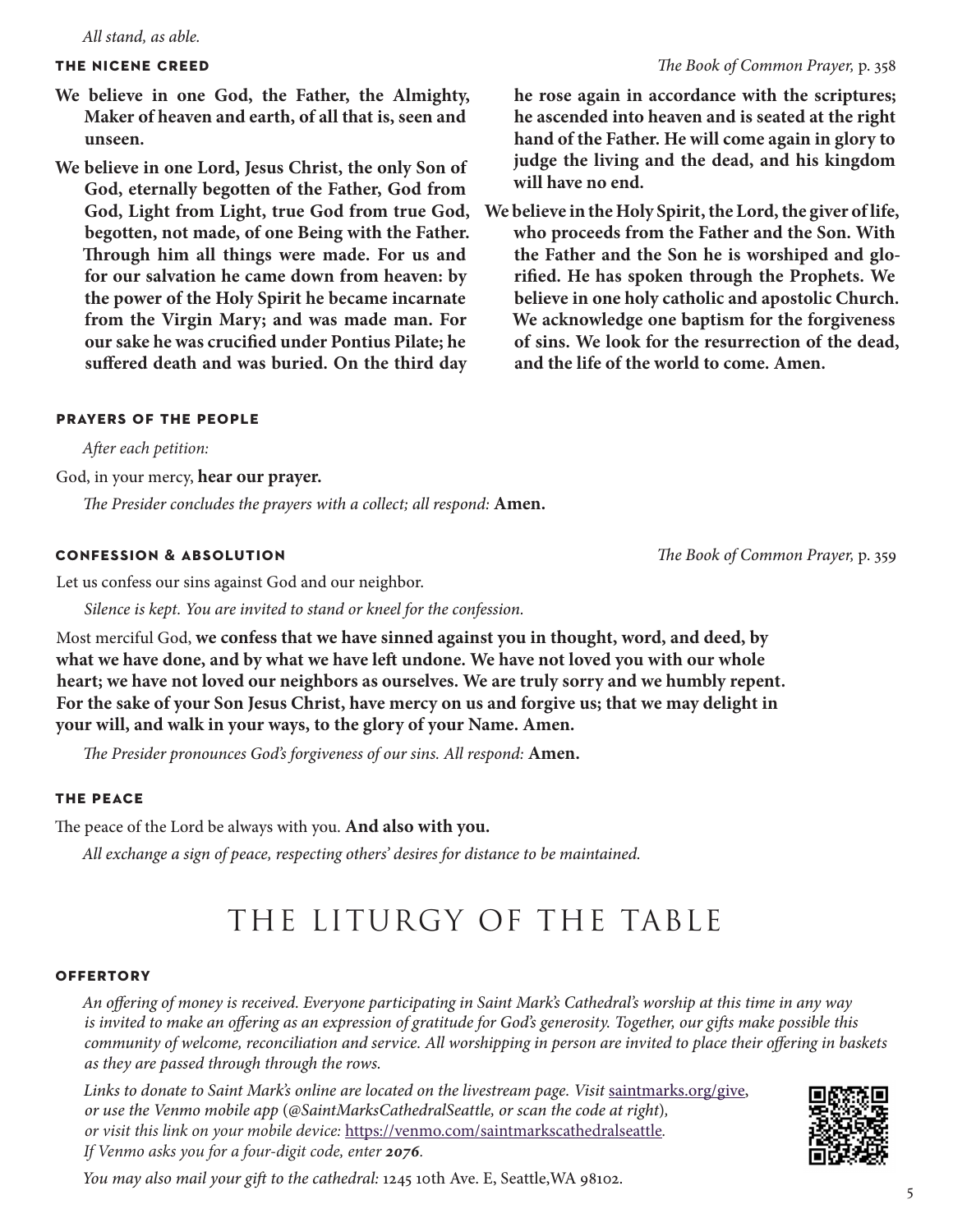

.<br>All stand, as able.

The Book of Common Prayer, p. 367



It is right, and a good and joyful thing, always and everywhere to It is right, and a good and joyful thing, always and everywhere to<br>give thanks to you, Father Almighty, Creator of heaven and earth.<br>Because in the mystery of the Word made flesh, you have caused give thanks to you, Father Almighty, Creator of heaven and earth.<br>Because in the mystery of the Word made flesh, you have caused a new light to shine in our hearts, to give the knowledge of your

glory in the face of your son Jesus Christ our Lord. Therefore we et to glory in the face of your son jesus Christ our Lord. Therefore we<br>praise you, joining our voices with Angels and Archangels and<br>sed with all the company of heaven, who for ever sing this hymn to praise you, joining our voices with Angels and Archangels and with all the company of heaven, who for ever sing this hymn to proclaim the glory of your Name:



*The Hymnal 1982* #s-128 © Oxford University Press

We give thanks to you, O God, for the goodness and love which you have made known to us in creation; in the calling of Israel to be your people; in your Word spoken through the prophets; and above all in the Word made flesh, Jesus, your Son. For in these last days you sent him to be incarnate from the Virgin Mary, to be the Savior and Redeemer of the world. In him, you have delivered us from evil, and made us worthy to stand before you. In him, you have brought us out of error into truth, out of sin into righteousness, out of death into life.

On the night before he died for us, our Lord Jesus Christ took bread; and when he had given thanks to you, he broke it, and gave

it to his disciples, and said, "Take, eat: This is my Body, which is given for you. Do this for the remembrance of me."

After supper he took the cup of wine; and when he had given thanks, he gave it to them, and said, "Drink this, all of you: This is my Blood of the new Covenant, which is shed for you and for many for the forgiveness of sins. Whenever you drink it, do this for the remembrance of me."

Therefore, according to his command, O Father:

### **We remember his death, We proclaim his resurrection, We await his coming in glory;**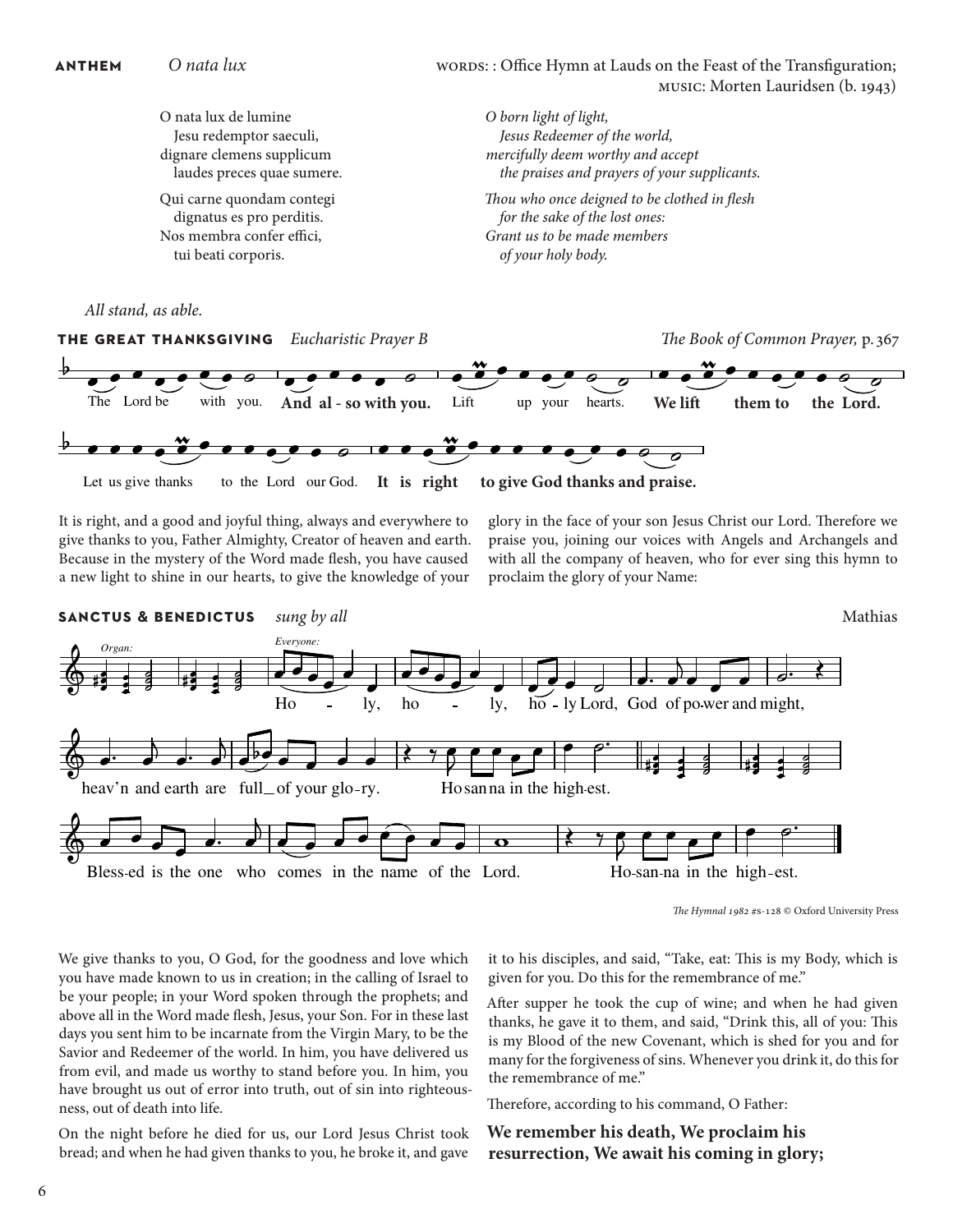And we offer our sacrifice of praise and thanksgiving to you, O Lord of all; presenting to you, from your creation, this bread and this wine.We pray you, gracious God, to send your Holy Spirit upon these gifts that they may be the Sacrament of the Body of Christ and his Blood of the new Covenant. Unite us to your Son in his sacrifice, that we may be acceptable through him, being sanctified by the Holy Spirit. In the fullness of time, put all things in subjection under your Christ, and bring us to that heavenly country where, with Mary, Mark and all your saints, we may enter the everlasting heritage of your sons and daughters; through Jesus Christ

 our Lord, the firstborn of all creation, the head of the Church, and is right us give thanks Let our God. the It to Lord  $nd$ the author of our salvation.

all honor and glory is yours, Almighty Father, now and for ever. By him, and with him, and in him, in the unity of the Holy Spirit

$$
\begin{array}{c}\n\flat \\
\hline\n\bullet\n\circ\n\end{array}
$$

#### adapt. George Black  $\overline{\phantom{a}}$ 3 in heav'n, hal lowed be your Name, your king-dom come, your will be done,  $\blacksquare$  $\mathbf{\tilde{e}}$  $\blacksquare$  $\mathbf{\tilde{e}}$ 3  $\overline{\phantom{a}}$  $\ddot{\phantom{0}}$ :  $\overline{\bullet}$ Z on earth as in heav'n.  $\overline{\phantom{a}}$  $\overline{\mathbf{f}}$  $\overline{\bullet}$ 3  $\overline{\phantom{a}}$  $\overline{\phantom{a}}$  $\overline{\phantom{0}}$ :  $\overline{\phantom{a}}$  $\overline{\mathbf{z}}$  $\overline{\bullet}$  $\frac{2}{3}$  $\overline{\bullet}$ ś  $\bullet$  $\overline{\mathbf{B}}$  $\overline{a}$  $\overline{a}$  3 <u>|</u>  $\frac{\bullet}{\bullet}$  $\overline{\mathbf{z}}$  $\overline{\phantom{a}}$  $\overline{\overline{\rho}}$  $\overline{\bullet}$ 7  $\overline{\phantom{a}}$  $\overline{\phantom{a}}$  $\overline{a}$  $\overline{a}$  $\overline{a}$  $\overline{\bullet}$ \$  $\overline{\phantom{a}}$ ŕ 8 \$  $\bullet$ ŕ  $\overline{\mathbf{z}}$  $\bullet$  $\overline{1}$  $\overline{\phantom{a}}$  $\bullet$  $\mathbf{\hat{e}}$  $\overline{\bullet}$ ₹ <u>J</u>  $\overline{a}$  $\overline{\phantom{a}}$ -<br>\  $\overline{z}$ ŕ Ľ  $\oint_{0}$ 6 Our  $\begin{array}{c}\n\bullet & \bullet \\
\bullet & \bullet \\
\text{Our Fa-thc}\n\end{array}$ Fa-ther in heav'n, hallowed be your Name, your king , ź  $\overline{\bullet}$ \$  $\overline{\bullet}$ F  $\overline{\phantom{a}}$  $\overline{\mathbf{B}}$  $\left\langle \cdot \right\rangle$ F  $\bullet$  $\overline{\phantom{a}}$ : :  $\ddot{\phantom{0}}$ 81 \$  $\bullet$ é  $\overline{a}$  $\overline{\phantom{a}}$  $\overline{\bullet}$ 7 <u>J</u>  $\overline{\phantom{a}}$  $\overline{\bullet}$ 3  $\blacksquare$  $\overline{\phantom{a}}$  $\overline{\phantom{a}}$ 3 <u>J</u>  $\mathbf{\tilde{e}}$ É Give us today our daily bread. For give us our sins as we for give those who sin a-gainst us. Save us from the time of trial,  $\frac{1}{2}$  $\frac{2}{\sqrt{2}}$ e È  $\overline{\bullet}$  $\mathcal{H}$ <u>J</u>  $\mathbf{\tilde{f}}$  $\overline{a}$  $\overline{\bullet}$  $\overline{z}$  $\frac{1}{2}$ 3 <u>|</u> é  $\overline{\mathbf{z}}$  $\frac{1}{2}$  $\frac{\partial}{\partial \rho}$  $\overline{\bullet}$ 3  $\bullet$ e  $\overline{\phantom{a}}$ 3 <u>|</u> é  $\overline{\bullet}$ \$ <u>J</u>  $\mathbf{\tilde{e}}$  $\frac{1}{2}$  $\frac{1}{1}$  $\ddot{\phantom{0}}$  $\overline{\phantom{0}}$  $\overline{\bullet}$ F  $\bullet$  $\overline{\mathbf{f}}$  $\overline{a}$  $\overline{a}$  $\overline{\phantom{a}}$  $\blacksquare$  $\overline{\phantom{a}}$  $\overline{\mathbf{B}}$  $\overline{\phantom{a}}$  $\overline{\epsilon}$  $\overline{\bullet}$ 3  $\frac{1}{\sqrt{2}}$ e  $\overline{\bullet}$ f  $\overline{\bullet}$  $\mathbf{\tilde{e}}$  $\overline{\bullet}$ \$  $\frac{1}{\sqrt{2}}$  $\overline{\phantom{a}}$ 8 \$  $\overline{\bullet}$ 3  $\blacksquare$ e  $\overline{\bullet}$ 3  $\overline{\phantom{a}}$ e I QLI ŕ  $\overline{\phantom{a}}$ ╞ e<br>P  $\overline{\mathbf{z}}$  $\frac{1}{2}$  $\frac{2}{3}$  $\mathsf{L}\mathsf{R}$  $\overline{\bullet}$ 3  $\overline{\phantom{a}}$ e  $\overline{\bullet}$  $\overline{\mathbf{z}}$  $\frac{1}{\sqrt{2}}$ ┣ e<br>P J  $\overline{\mathbf{z}}$ ŕ Ľ ֍⊧  $\mathfrak{P}_{\flat}$ e<br>P  $\overline{\bullet}$  $\vec{ }$ <u>J</u> ╿ e<br>P  $\overline{\phantom{a}}$ ╞ e<br>P  $\overline{\bullet}$  $\vec{ }$  $\overline{\phantom{a}}$ ╿  $\ddot{\phantom{0}}$  $\overline{\phantom{a}}$  $\overline{\bullet}$ F  $\overline{\phantom{a}}$  $\overline{\mathbf{f}}$  $\overline{a}$  $\overline{a}$  $\overline{\bullet}$ 3  $\overline{\phantom{a}}$ e  $\overline{\phantom{a}}$  $-\frac{1}{6}$   $\frac{2}{6}$ 3  $\bullet$  $\overline{1}$  $\overline{a}$  $\overline{\bullet}$ 7  $\frac{1}{\sqrt{2}}$ e 8 3 T.  $\overline{\bullet}$ f  $\frac{1}{2}$  $\ddot{\phantom{0}}$  $\overline{\phantom{a}}$  $\overline{a}$  $\overline{z}$  $\overline{\phantom{a}}$ 3 ŕ  $\overline{\bullet}$ 7  $\overline{\phantom{a}}$ É  $\overline{\bullet}$  $\vec{ }$ For the king-dom, the pow'r, and the glo-ry are yours, now and for ever. A men. <u>ل</u> F e<br>P  $\overline{\mathbf{z}}$ ⊿  $\overline{\bullet}$ É  $\overline{\phantom{a}}$ F e<br>P  $\blacksquare$ e  $555$  $\bullet$  $\overline{ }$  $\overline{\bullet}$  $\vec{\bm{s}}$  f  $\blacksquare$  $\overline{\phantom{a}}$  $\overline{\phantom{a}}$ ,  $\overline{\bullet}$ 3  $\frac{1}{\sqrt{2}}$  $\overline{\phantom{a}}$  $\overline{a}$  $\overline{\mathbf{z}}$  $\frac{1}{2}$  $\frac{\bm\varphi}{\bm\rho}$  $\overline{\phantom{0}}$  $\overline{\bullet}$  $\vec{\bm{s}}$ <u>J</u> e  $\overline{\bullet}$ ŕ  $\overline{\phantom{a}}$ ╞ e<br>P  $\overline{\bullet}$  $\vec{r}$  $\overline{\phantom{a}}$  $\overline{\mathbf{f}}$  $\overline{a}$  $\overline{a}$  $\overline{\bullet}$ \$  $\blacksquare$  $\overline{ }$  $\overline{\bullet}$ É ver us from e - vil.  $\overline{\phantom{a}}$ ╞ e<br>P  $\overline{\bullet}$ É  $\overline{\phantom{a}}$ ╞ e<br>P  $\overline{\bullet}$ \$  $\bullet$  $\overline{ }$  $\overline{\bullet}$ ŕ  $\overline{\phantom{a}}$ ╞ e<br>P  $\overline{\bullet}$ É and <u>|</u> ╞ e<br>P K Ľ ò  $\frac{1}{2}$  $\overline{\bullet}$  $\vec{ }$ li <u>ل</u> L e<br>P  $\overline{\bullet}$ É de  $\overline{\phantom{a}}$ ╞ e<br>P  $\overline{\phantom{a}}$ f  $\frac{1}{\sqrt{2}}$ ŕ  $\overline{\phantom{a}}$ F  $\bullet$ é  $\overline{\bullet}$  $\overline{\bullet}$  $\overline{\phantom{a}}$ ,  $\frac{1}{2}$   $\frac{1}{2}$   $\frac{1}{2}$ 3  $\overline{\phantom{a}}$ é  $\overline{\bullet}$ 3  $\overline{\phantom{a}}$  $\overline{\mathbf{z}}$  $\bullet$  $\frac{\bm \theta}{P}$  $\overline{\phantom{0}}$  $\overline{\bullet}$  $\overline{\bullet}$ 7 Ź

**THE LORD'S PRAYER the lord's proposed by the lord's proposed by the Nikolai Rimsky-Korsakov (1844–1908),** 

*Enriching Our Music* #138, ©2004 George Black.

*In silence, the Presider breaks the consecrated bread.*

**THE BREAKING OF THE BREAD** The disciples knew the Lord Jesus Mark Sedio (b. 1954)

The choir introduces the refrain, all repeat it. The choir sings the verses, all repeat the refrain as indicated.



Verse: The bread which we break, alleluia, is the communion of the body of Christ. REFRAIN Verse: One body are we, alleluia, though many we share one bread. REFRAIN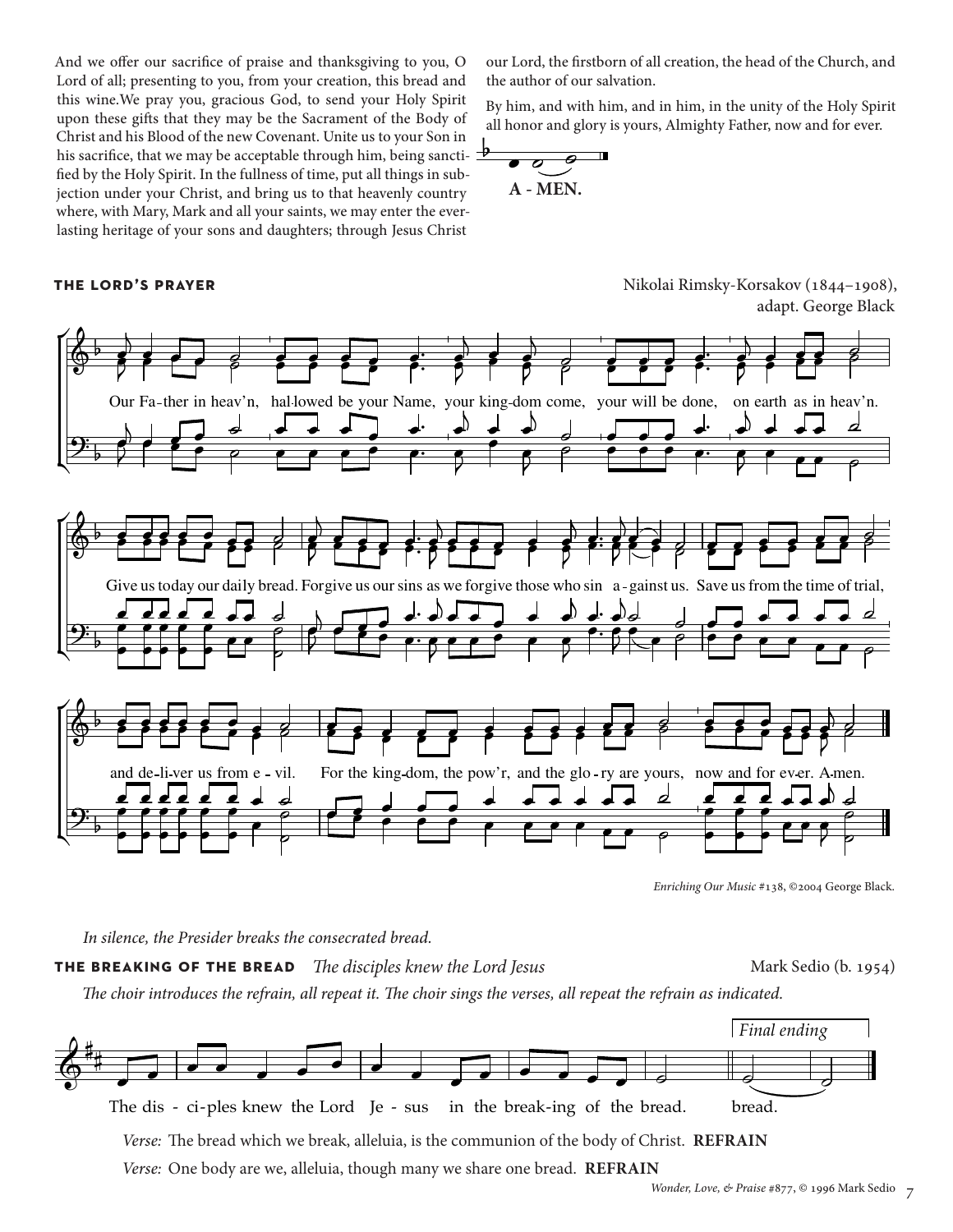#### **invitation to communion**

#### The Gifts of God for the People of God.

*All may be seated for the time of Communion. All seeking God are welcome at Christ's Table.* 

*Please follow the directions of the Liturgical Ministers. Bread is distributed by priests at standing stations at the head of three aisles. Before receiving the bread, please sanitize your hands. The priest will place the bread into your outstretched palm taking care not to touch your hand. Communion is currently being offered in one kind. The full grace of the sacrament is received with only the bread. If you prefer a gluten-free wafer, simply ask the priest for one at the time of Communion.*

*Those worshiping at home are invited to pray:*

**prayer at the time of communion** from *Saint Augustine's Prayer Book* (Forward Movement, 2014)

O Christ, I believe that you are truly present in the Holy Sacrament, and, since I cannot at this time receive communion, I pray you to come into my heart. I unite myself with you and embrace you with all my heart, my soul, and my mind. Let nothing separate me from you; let me serve you in this life until, by your grace, I come to your glorious kingdom and unending peace. Amen.



*All stand, as able.*

#### **sending of eucharistic visitors**

*On some Sundays, ministers take Holy Communion to sick or housebound members of the community.* 

One body are we. **For though many, we share one bread and one cup.** Go in peace, bearing holy gifts for holy people.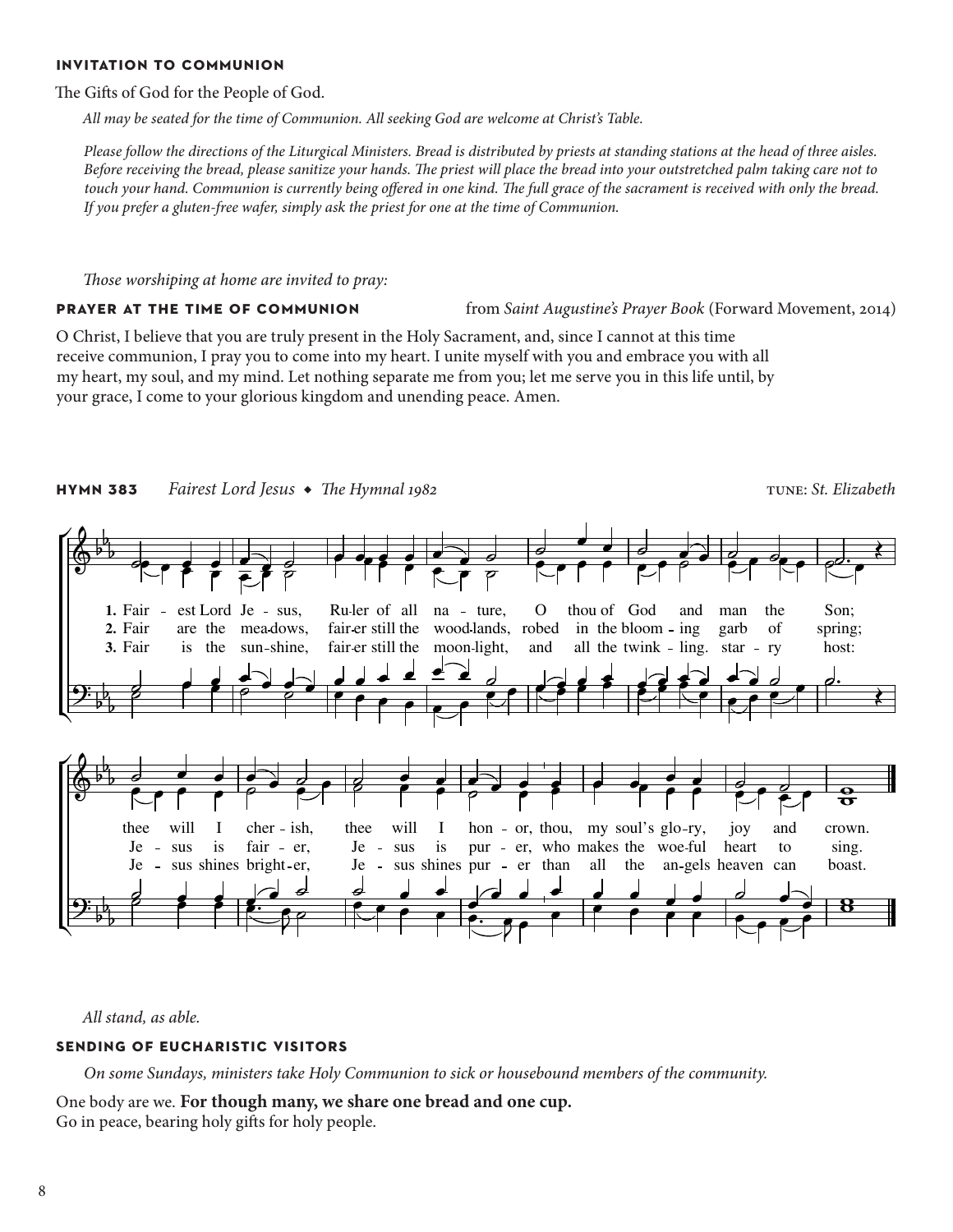Let us pray. **Eternal God, heavenly Father, you have graciously accepted us as living members of your Son our Savior Jesus Christ, and you have fed us with spiritual food in the Sacrament of his Body and Blood. Send us now into the world in peace, and grant us strength and courage to love and serve you with gladness and singleness of heart; through Christ our Lord. Amen.**

**blessing** *The Presider asks God's blessing on the Assembly. All respond:* **Amen.**